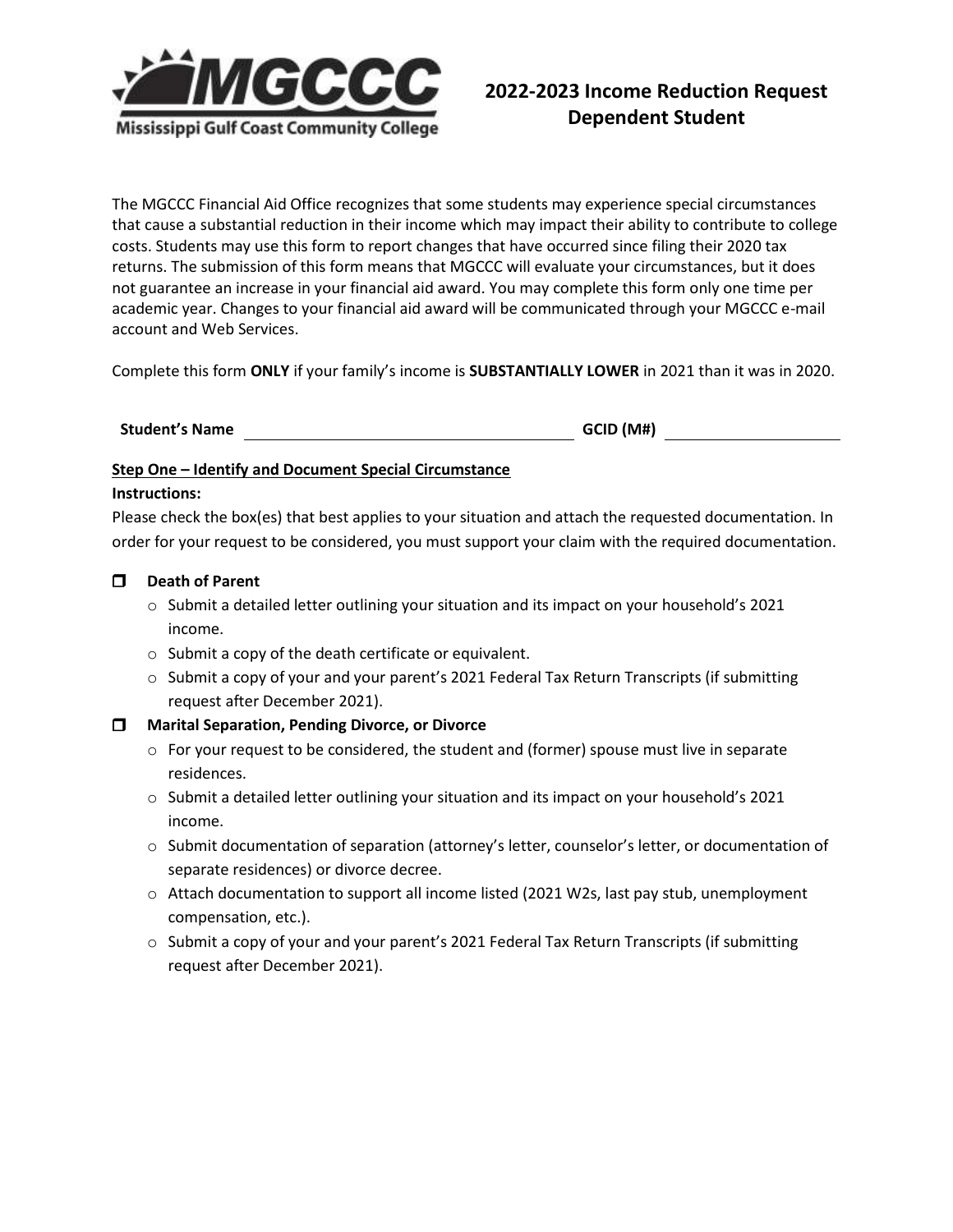## **Separation from Work Due to Layoff or Termination**

- $\circ$  For your request to be considered, the length of unemployment must be substantial.
- $\circ$  Submit a detailed letter outlining your situation and its impact on your household's 2021 income.
- $\circ$  Submit documentation of layoff or termination from former employer or the unemployment office. Letter from former employers must be on company letterhead and should list the date of layoff or termination.
- $\circ$  Attach documentation to support all income listed (last pay stub, unemployment compensation, severance pay, etc.).
- $\circ$  Submit a copy of your and your parent's 2021 Federal Tax Return Transcripts (if submitting request after December 2021).

**Change in Job Status (Reduction of Work Hours, Retirement, Permanent Disability, etc.)**

- $\circ$  Submit a detailed letter outlining your situation and its impact on your household's 2021 income.
- $\circ$  Submit documentation of job change status from your employer. The letter from your employer must be on company letterhead and should list the date your reduction of hours occurred.
- $\circ$  Attach documentation to support all income listed (last pay stub, unemployment compensation, severance pay, etc.).
- o Submit a copy of your and your parent's 2021 Federal Tax Return Transcripts (if submitting request after December 2021).

**Reduction or Loss of Benefits or Non-Recurring Income**

- $\circ$  For your request to be considered, these benefits must have been received for 2020 but have been reduced or lost for 2021.
- o Submit a detailed letter outlining your situation and its impact on your household's 2021 income. The letter should outline the reduction or termination of benefits and indicate the date the reduction or termination occurred. If the benefit was one-time or non-recurring, please include verification of how the funds were spent or invested.
- o Submit documentation of loss of benefits.
- $\circ$  Submit a copy of your and your parent's 2021 Federal Tax Return Transcripts (if submitting request after December 2021).

# **Step 2 - Verification**

If you have not done so, submit a copy of the 2022-23 Dependent Verification and a copy of your and your parent(s)' 2020 Tax Return Transcripts.